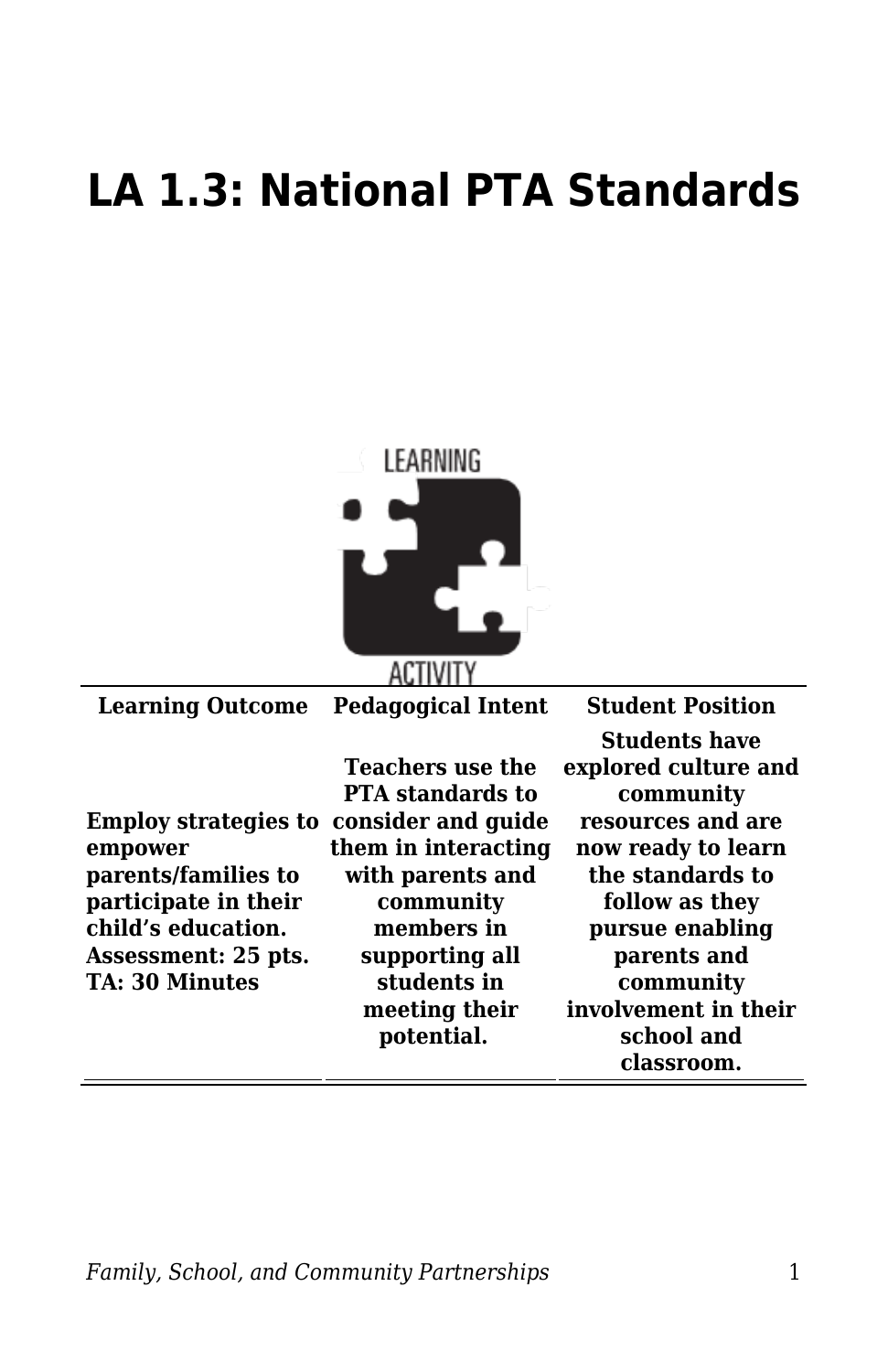## **Instructions**

- 1. The facilitator will organize the class into six groups.
- 2. Each group is assigned one of the six PTA standards to study. Review the [National PTA Standards summary sheet](https://byu.box.com/s/0kprzbzy95yiz1xc3gl01kqvsmm5vu9c) to gain information about your assigned standard.
- 3. Consider the standard's purpose and how it can be used to bring schools and families together to improve each student's education.
- 4. Create a poster explaining your standard and post it in the classroom.
- 5. Using the session worksheet your used to record your thinking based on the cultural diorama and the asset map, record your developing understanding as your review each poster teaching about a PTA Standard.
- 6. The class enages in a gallery walk, reading each poster. Record your thinking on the session worksheet and using postit notes, place questions you have or assertions you want to make on each poster.
- 7. Each group reviews the questons and prepares to answer the questions posted and assert the main ideas of their standard when called on. Take notes on your session sheet.
- 8. As a group discuss and then add to your session sheet how